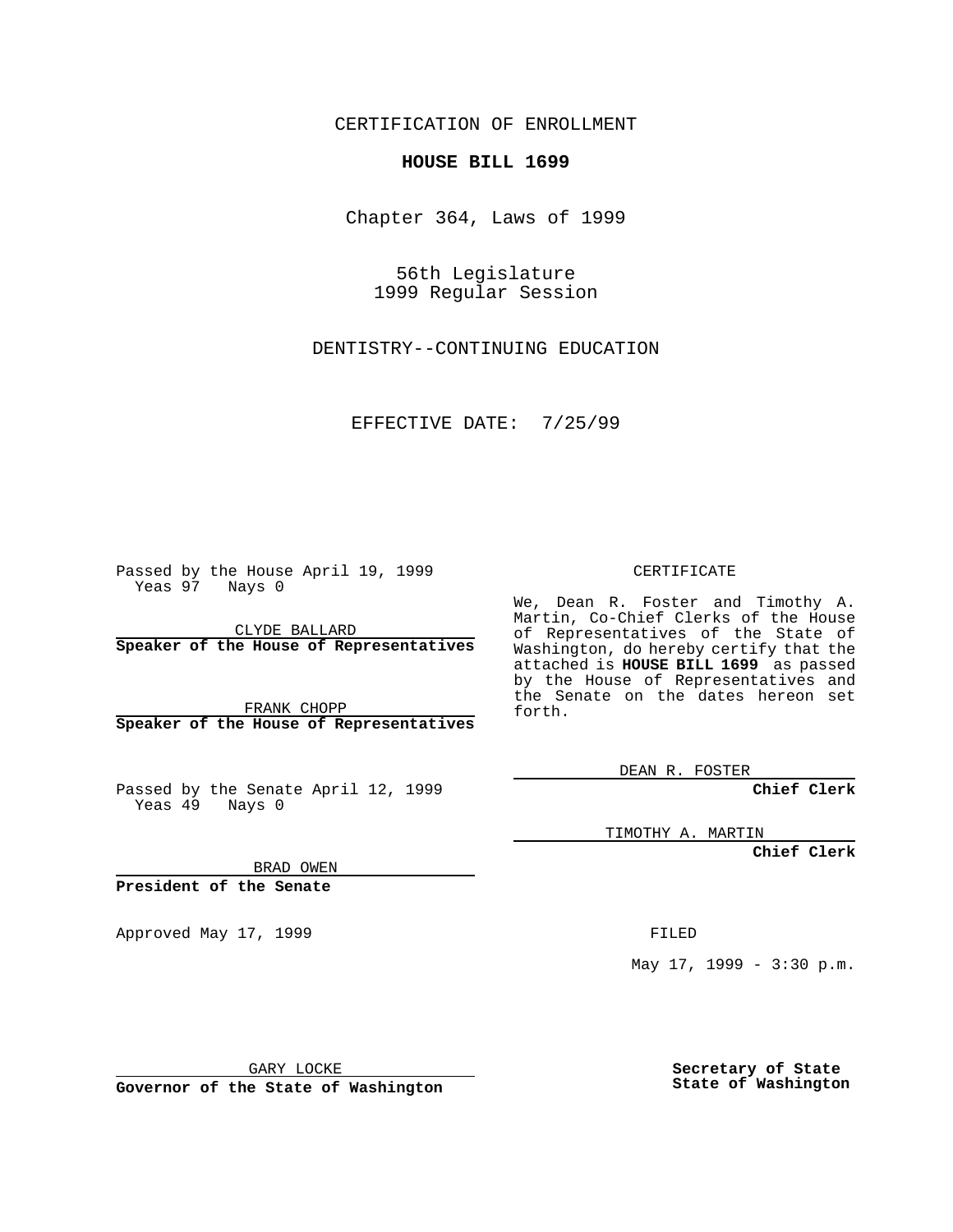## **HOUSE BILL 1699** \_\_\_\_\_\_\_\_\_\_\_\_\_\_\_\_\_\_\_\_\_\_\_\_\_\_\_\_\_\_\_\_\_\_\_\_\_\_\_\_\_\_\_\_\_\_\_

\_\_\_\_\_\_\_\_\_\_\_\_\_\_\_\_\_\_\_\_\_\_\_\_\_\_\_\_\_\_\_\_\_\_\_\_\_\_\_\_\_\_\_\_\_\_\_

## AS AMENDED BY THE SENATE

Passed Legislature - 1999 Regular Session

**State of Washington 56th Legislature 1999 Regular Session**

**By** Representatives Parlette, Cody, Schoesler, Barlean, Esser, Edmonds and Van Luven

Read first time 02/03/1999. Referred to Committee on Health Care.

 AN ACT Relating to continuing education for dentists; amending RCW 18.32.002, 18.32.0357, and 18.32.180; and creating a new section.

BE IT ENACTED BY THE LEGISLATURE OF THE STATE OF WASHINGTON:

 **Sec. 1.** RCW 18.32.002 and 1994 sp.s. c 9 s 201 are each amended to read as follows:

 The legislature finds that the health and well-being of the people of this state are of paramount importance.

 The legislature further finds that the conduct of members of the dental profession licensed to practice dentistry in this state plays a vital role in preserving the health and well-being of the people of the state.

 The legislature further finds that requiring continuing dental education for all licensed dentists in the state is an important 14 component of providing high quality dentistry for the people of this state.

 The legislature further finds that there is no effective means of handling disciplinary proceedings against members of the dental profession licensed in this state when such proceedings are necessary for the protection of the public health.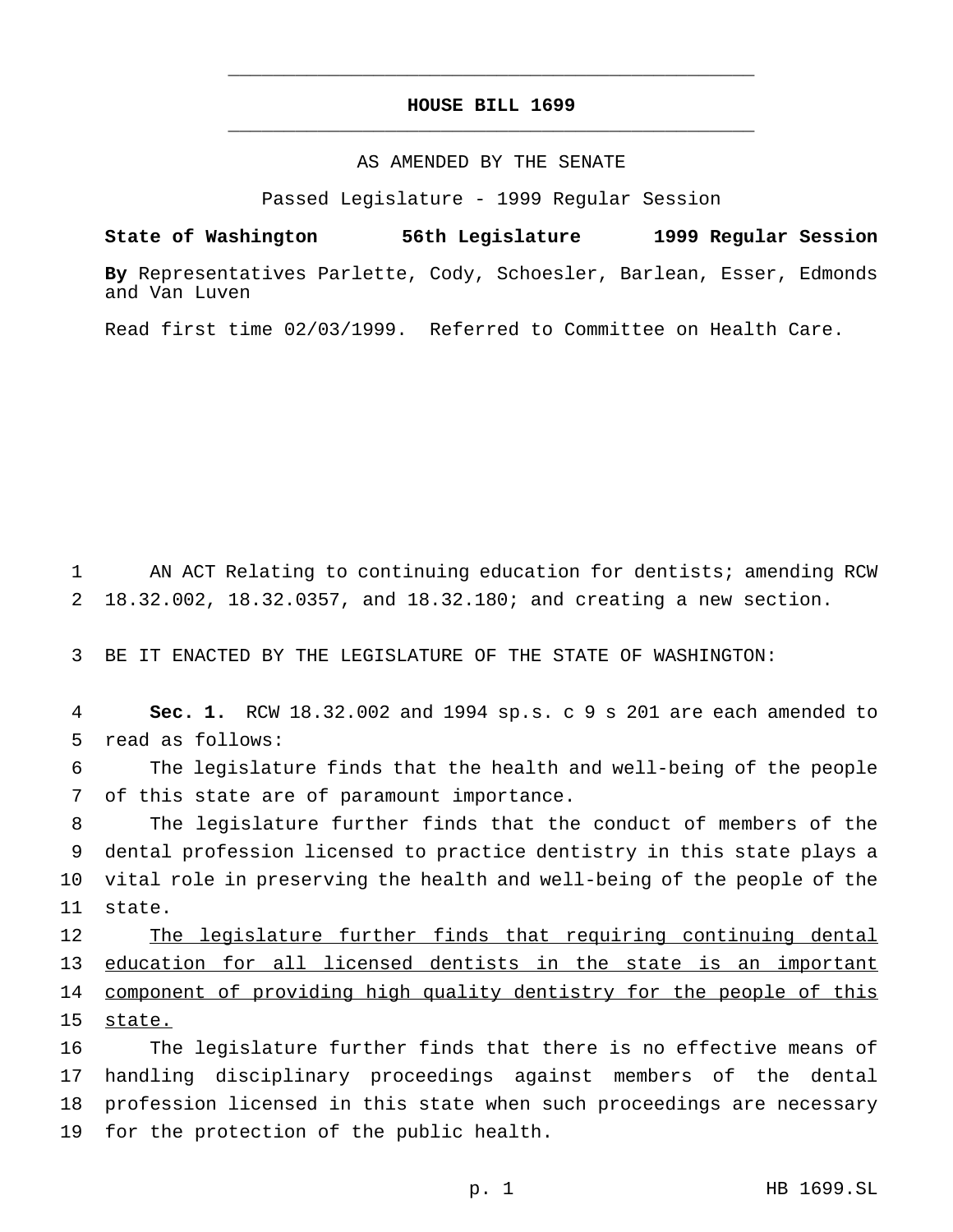Therefore, the legislature declares its intention to exercise the police power of the state to protect the public health, to promote the welfare of the state, and to provide a commission to act as a disciplinary and regulatory body for the members of the dental profession licensed to practice dentistry in this state.

 It is the purpose of the commission established in RCW 18.32.0351 to regulate the competency and quality of professional health care providers under its jurisdiction by establishing, monitoring, and enforcing qualifications for licensure, continuing education, consistent standards of practice, continuing competency mechanisms, and discipline. Rules, policies, and procedures developed by the commission must promote the delivery of quality health care to the residents of the state.

 **Sec. 2.** RCW 18.32.0357 and 1994 sp.s. c 9 s 207 are each amended to read as follows:

 The commission shall elect officers each year. Meetings of the commission are open to the public, except the commission may hold executive sessions to the extent permitted by chapter 42.30 RCW. The secretary of health shall furnish such secretarial, clerical, and other assistance as the commission may require.

 A majority of the commission members appointed and serving constitutes a quorum for the transaction of commission business. The affirmative vote of a majority of a quorum of the commission is required to carry a motion or resolution, to adopt a rule, or to pass a measure.

 The commission may appoint members of panels consisting of not less than three members. A quorum for transaction of any business shall be a minimum of three members. A majority vote of a quorum of the panel is required to transact business delegated to it by the commission.

 The members of the commission are immune from suit in an action, civil or criminal, based upon its disciplinary proceedings or other official acts performed in good faith as members of the commission.

 The commission may, whenever the workload of the commission requires, request that the secretary appoint pro tempore members. While serving as members pro tempore persons have all the powers, duties, and immunities, and are entitled to the emoluments, including travel expenses, of the commission.